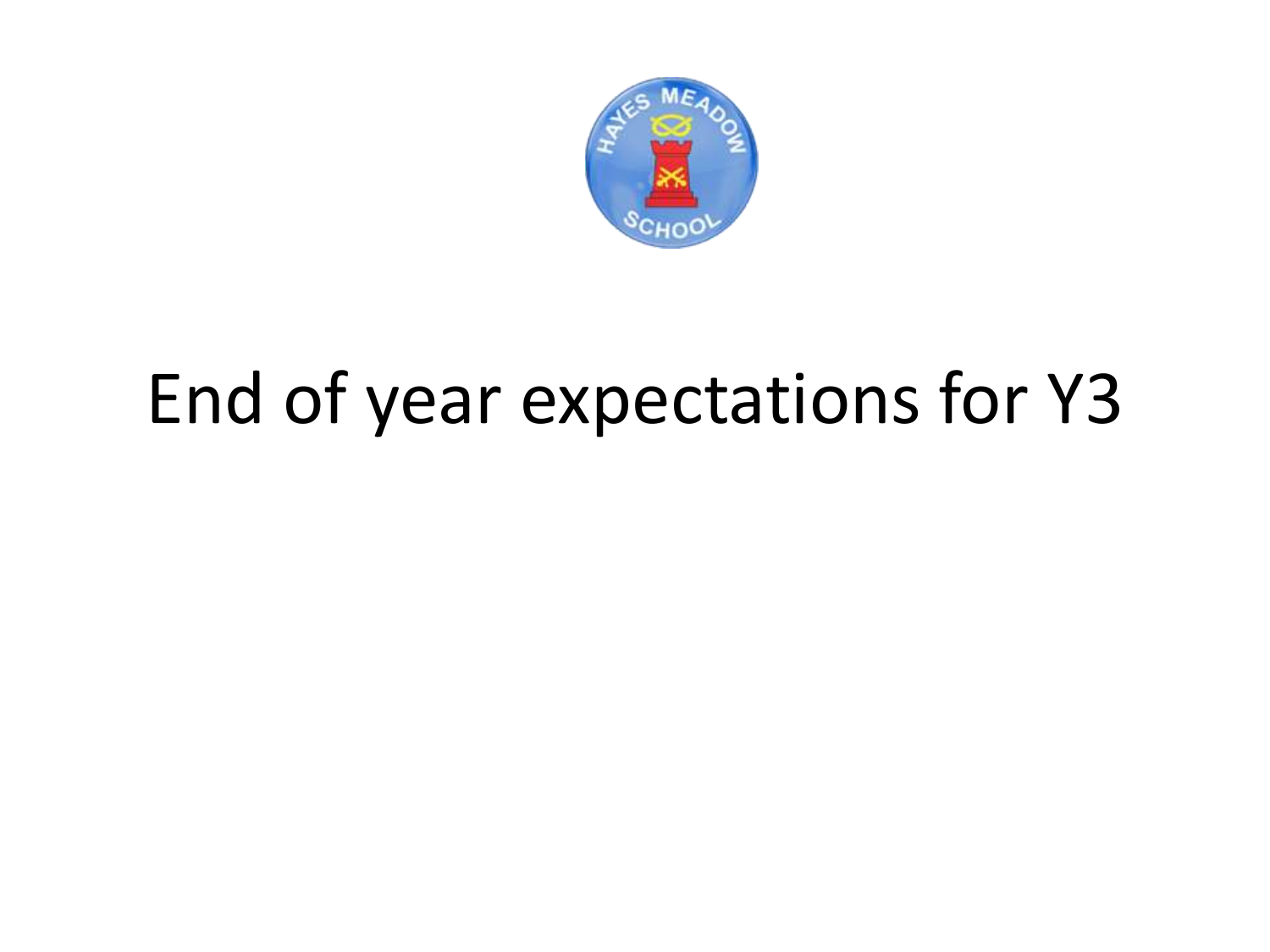

## **Writing end of year expectations**



| A year 3 writer                                                                                                                                                                                                                                                                                                                                                                                                                                                                                                                                                                                                                                         |                                                                                                                                                                                                                                                                                                                                                                                                                                                                                                                                                                                                                                                                                                                                                                                                                       |                                                                                                                                                                                                                                                                                                                                                                                                                  |  |
|---------------------------------------------------------------------------------------------------------------------------------------------------------------------------------------------------------------------------------------------------------------------------------------------------------------------------------------------------------------------------------------------------------------------------------------------------------------------------------------------------------------------------------------------------------------------------------------------------------------------------------------------------------|-----------------------------------------------------------------------------------------------------------------------------------------------------------------------------------------------------------------------------------------------------------------------------------------------------------------------------------------------------------------------------------------------------------------------------------------------------------------------------------------------------------------------------------------------------------------------------------------------------------------------------------------------------------------------------------------------------------------------------------------------------------------------------------------------------------------------|------------------------------------------------------------------------------------------------------------------------------------------------------------------------------------------------------------------------------------------------------------------------------------------------------------------------------------------------------------------------------------------------------------------|--|
| <b>Transcription</b>                                                                                                                                                                                                                                                                                                                                                                                                                                                                                                                                                                                                                                    | Composition                                                                                                                                                                                                                                                                                                                                                                                                                                                                                                                                                                                                                                                                                                                                                                                                           | <b>Grammar and punctuation</b>                                                                                                                                                                                                                                                                                                                                                                                   |  |
| Spelling<br>I can spell words with additional prefixes<br>and suffixes and understand how to add<br>them to root words.<br>I recognise and spell homophones.<br>$\bullet$<br>I can use the first two or three letters of a<br>$\bullet$<br>word to check its spelling in a dictionary.<br>I can spell words correctly which are in a<br>family.<br>I can spell the commonly mis-spelt words<br>from the Y3/4 word list.<br>I can identify the root in longer words.<br>$\bullet$<br>Handwriting<br>I use the diagonal and horizontal strokes<br>that are needed to join letters.<br>I understand which letters should be left<br>$\bullet$<br>unjoined. | I can discuss models of writing, noting its<br>structure, grammatical features and use of<br>vocabulary.<br>I can compose sentences using a wider<br>$\bullet$<br>range of structures.<br>I can write a narrative with a clear structure,<br>setting, characters and plot.<br>I can write non-narrative using simple<br>$\bullet$<br>organisational devices such as headings<br>and sub-headings.<br>I can suggest improvements to my own<br>writing and that of others.<br>I can make improvements to grammar,<br>vocabulary and punctuation.<br>I use a range of sentences with more than<br>one clause by using a range of<br>conjunctions.<br>I use the perfect form of verbs to mark the<br>$\bullet$<br>relationship of time and cause.<br>I can proof-read to check for errors in<br>spelling and punctuation. | Sentence structure<br>I can express time, place and cause by<br>$\bullet$<br>using conjunctions, adverbs and<br>prepositions.<br>Text structure<br>I am starting to use paragraphs.<br>$\bullet$<br>• I can use headings and sub headings.<br>I can use the present perfect form of verbs<br>$\bullet$<br>instead of the simple past.<br>Punctuation<br>I can use inverted commas to punctuate<br>direct speech. |  |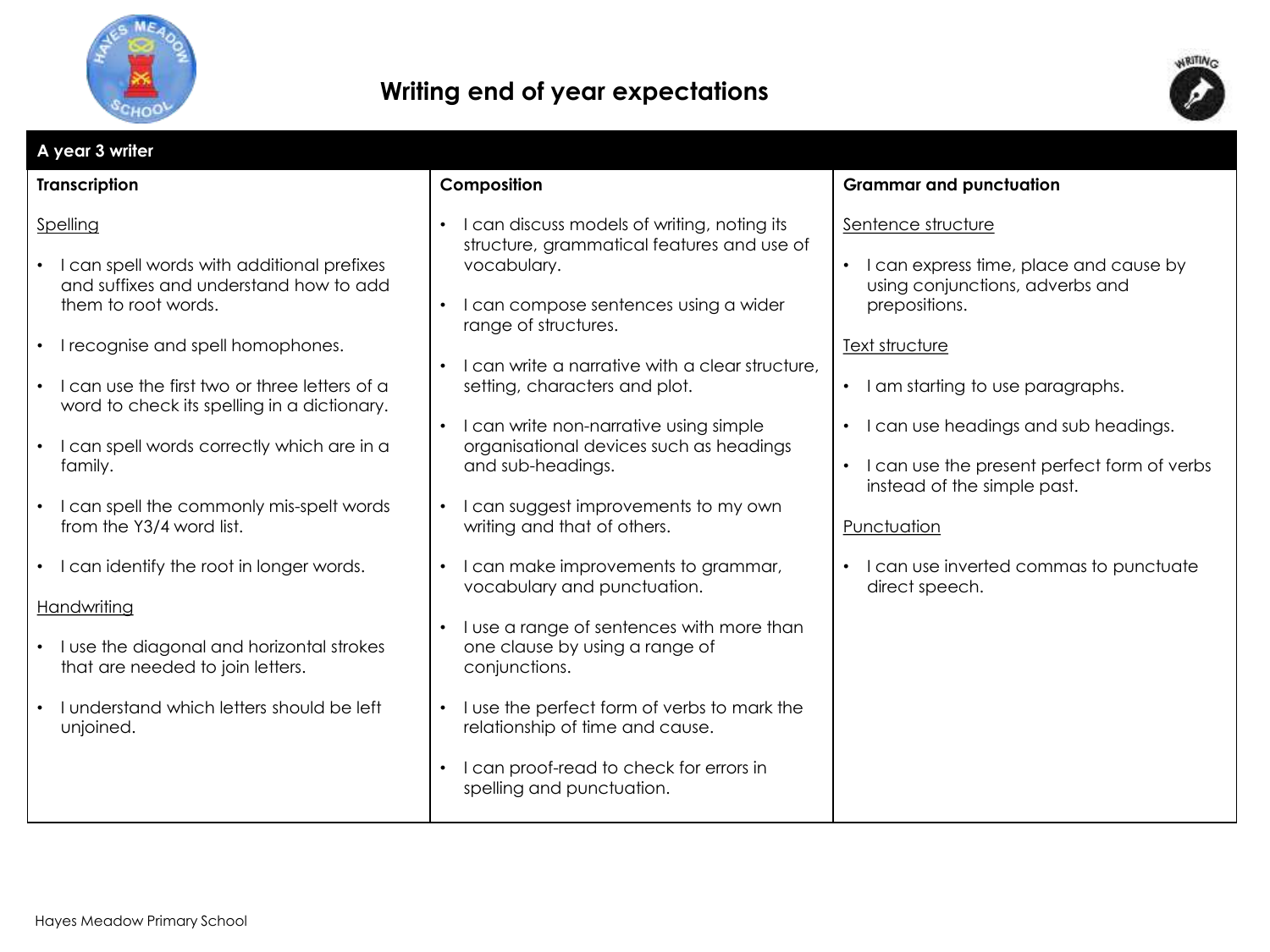



| A year 3 reader                                                                                                                                                                                                                         |                                                                                                                         |
|-----------------------------------------------------------------------------------------------------------------------------------------------------------------------------------------------------------------------------------------|-------------------------------------------------------------------------------------------------------------------------|
| <b>Word reading</b>                                                                                                                                                                                                                     | Comprehension                                                                                                           |
| I can apply knowledge of root words, prefixes and suffixes to read<br>aloud and to understand the meaning of unfamiliar words.<br>I can read further exception words, noting the unusual<br>correspondences between spelling and sound. | I read a range of fiction, poetry, plays, and non-fiction texts.<br>$\bullet$                                           |
|                                                                                                                                                                                                                                         | I can discuss the texts that I read.<br>$\bullet$                                                                       |
|                                                                                                                                                                                                                                         | I can read aloud and independently, taking turns and listening to<br>others.                                            |
| I attempt pronunciation of unfamiliar words drawing on prior<br>knowledge of similar looking words.                                                                                                                                     | I can explain how non-fiction books are structured in different ways<br>and can use them effectively.                   |
|                                                                                                                                                                                                                                         | I can explain some of the different types of fiction books.                                                             |
|                                                                                                                                                                                                                                         | I can ask relevant questions to get a better understanding of a text.                                                   |
|                                                                                                                                                                                                                                         | I can predict what might happen based on details I have.<br>$\bullet$                                                   |
|                                                                                                                                                                                                                                         | I can draw inferences such as inferring a characters' feelings,<br>thoughts and motives from their actions.             |
|                                                                                                                                                                                                                                         | I can use a dictionary to check the meaning of unfamiliar words.                                                        |
|                                                                                                                                                                                                                                         | I can identify the main point of a text.                                                                                |
|                                                                                                                                                                                                                                         | I can explain how structure and presentation contribute to the<br>meaning of texts.                                     |
|                                                                                                                                                                                                                                         | I can use non-fiction texts to retrieve information.                                                                    |
|                                                                                                                                                                                                                                         | I can prepare poems to read aloud and to perform, showing<br>understanding through intonation, tone, volume and action. |